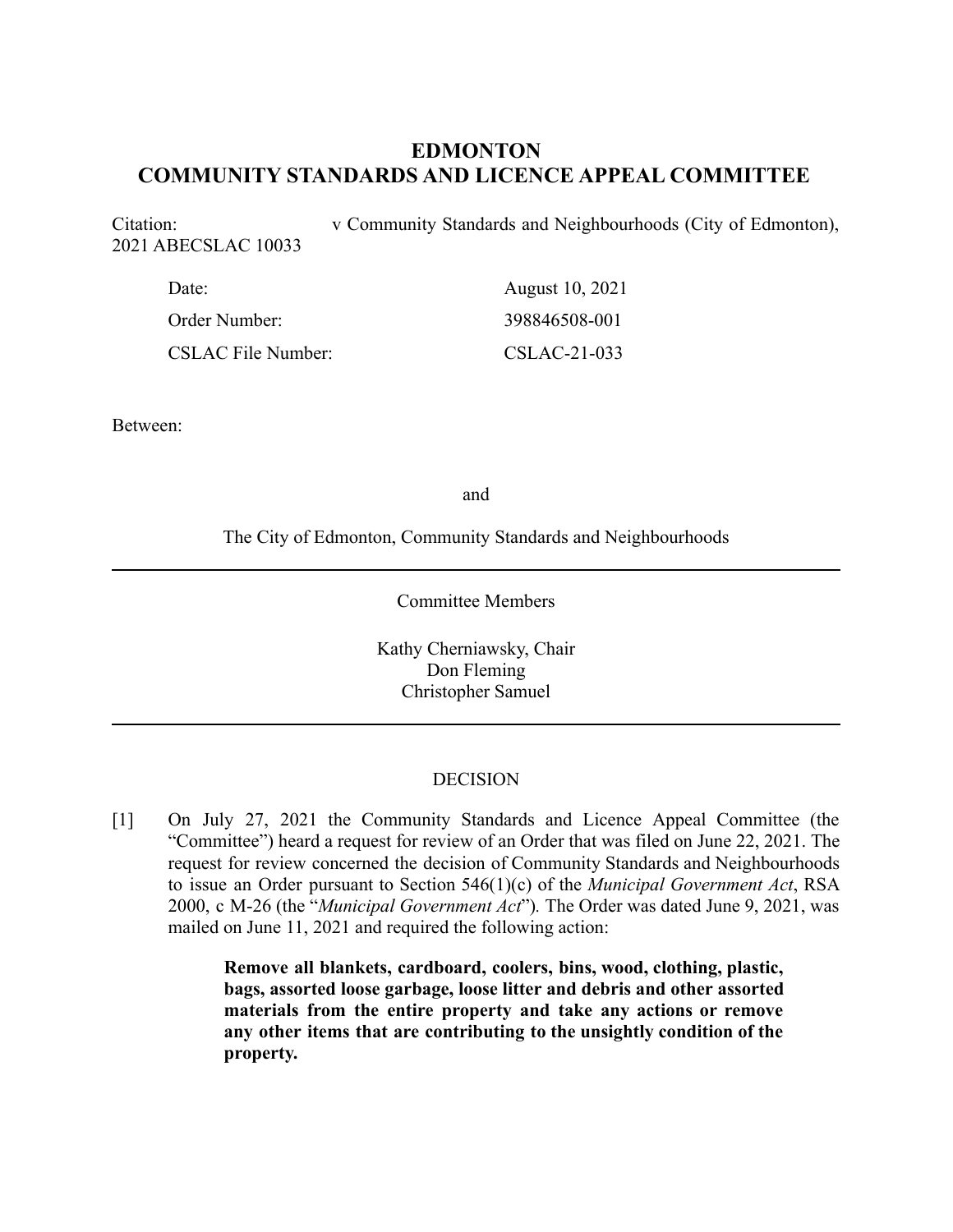## **YOU MUST COMPLY WITH THIS ORDER BEFORE: June 29, 2021**

- [2] The subject property is located at 9648 109 Avenue NW, Edmonton.
- [3] The hearing on July 27, 2021 was held through a combination of written submissions and video conference. The following documents were received prior to the hearing and form part of the record:
	- Copy of the Order issued pursuant to the *Municipal Government Act*;
	- The Applicant's written request for review and supporting documents including photographs; and
	- The Respondent's written submission and supporting documents, including two photographs taken on June 8, 2021.

## **Preliminary Matters**

- [4] At the outset of the hearing, the Chair confirmed with the parties in attendance that there was no opposition to the composition of the panel.
- [5] The Chair outlined how the hearing would be conducted, including the order of appearance of parties, and no opposition was noted.
- [6] The appeal was filed on time, in accordance with Section 547 of the *Municipal Government Act*.

#### **Summary of Hearing**

- *i) Position of the Applicants,*
- [7] The Order was received by the Applicants on June 17, 2021, and it was complied with the next day.
- [8] The Applicants are responsible owners and keep the property well maintained. They had an on-site caretaker until a month ago and have since hired contractors to check the property regularly and remove excess garbage from around the dumpster. They also have a good tenant who monitors the situation and regularly sends them photographs of the garbage bin if it needs attention.
- [9] The problem they are having is with the adjacent property at 10907 97 Street. It appears to be a rooming/drug house with up to 20 people living in it. Every time the Applicants get their garbage area cleaned up, the tenants of this adjacent property put their garbage in and around the bin. Items such as mattresses, appliances, boxes and other garbage are left there. The Applicants often find used needles scattered around as well.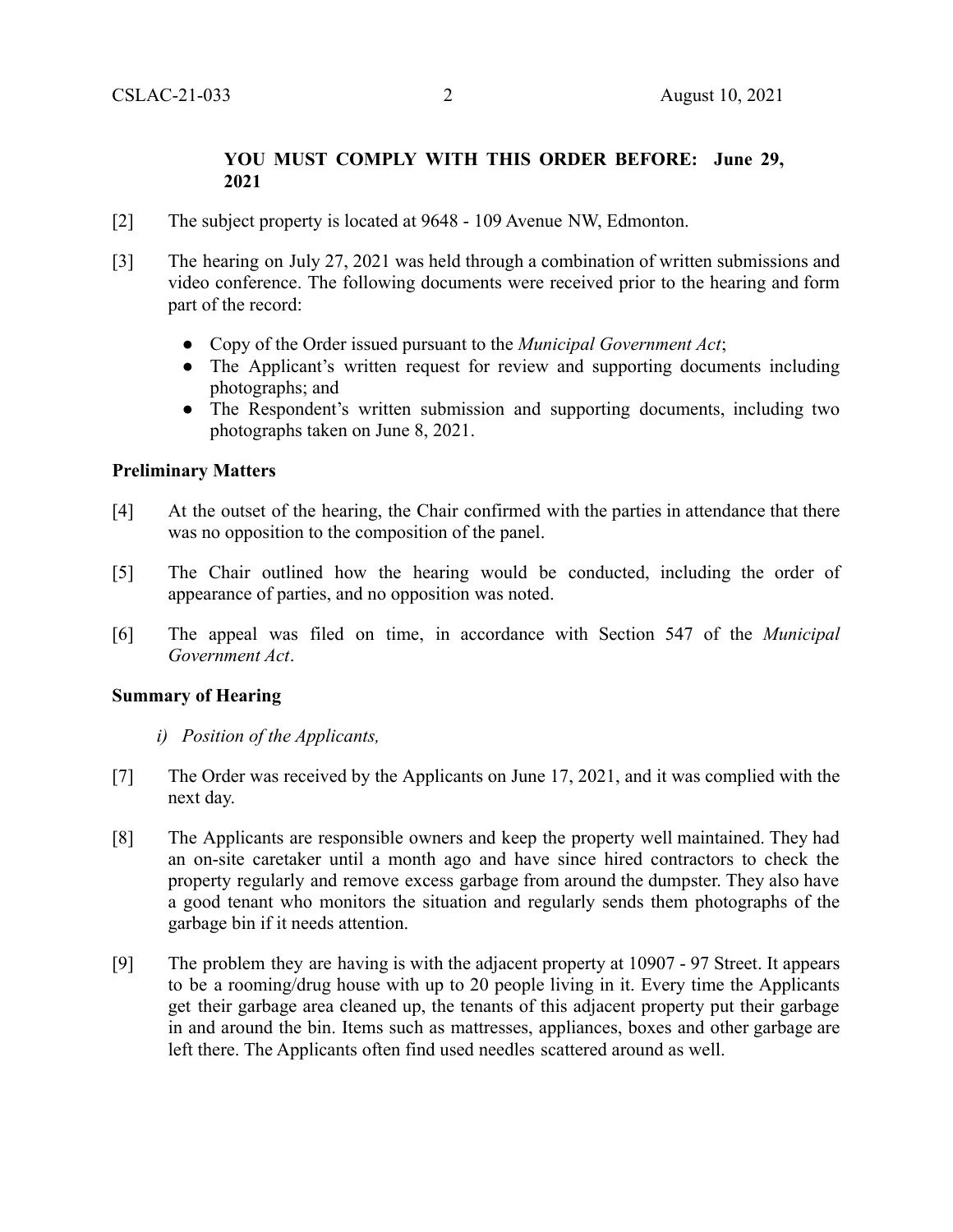- [10] There have been issues with fires being set in the dumpster; one week the Fire Department had to attend the property on three different occasions.
- [11] No matter how often the property is cleaned up it immediately becomes a mess again. The neighbouring tenants have no respect - they just use the garbage bin as a public dumpster.
- [12] The Applicants cannot install a fence to block access because the garbage truck would not be able to lift the garbage bin. They have done everything possible including installing "no dumping" signs.
- [13] The Applicants feel helpless and there is nothing they can do to prevent getting further Orders and tickets. They know it is their responsibility to maintain the property, but they cannot handle the situation themselves and need help from the City. They have to keep spending money to take care of problems caused by the tenants next door.
- [14] A Peace Officer visited the property at 10907 97 Street approximately two years ago and that helped for a while. However, the ownership of that property has since changed and things have gotten worse. The owner of that property does not live on site.
- [15] They have no enforcement power to deal with the neighbours and there are also safety concerns in approaching them. They have good tenants who fear for their safety if they were to approach the neighbours causing the problems.
- [16] The situation has gotten worse this past year with so many large items such as BBQ's, old bikes, tvs, mattresses, a range, etc. being dumped.
- [17] The Applicants provided the following responses to questions from the Committee:
	- a) The onsite caretaker left approximately a month ago because he couldn't handle the situation anymore. Until then he would clean up the garbage from around the bin several times a day.
	- b) The contractors they have hired currently drive to the property and check it approximately three times per week. They use their truck to remove large items from around the bin. The Applicants have to pay them \$200.00 per month plus extra if additional trips are required and for eco station costs.
	- c) There is no other place that the garbage bin can be located which would still allow the garbage truck access. For this same reason a fence cannot be put around the bin.
	- d) This problem started approximately two and a half years ago when ownership of the neighbouring property changed.
	- e) The garbage bin is emptied by the City every Wednesday morning.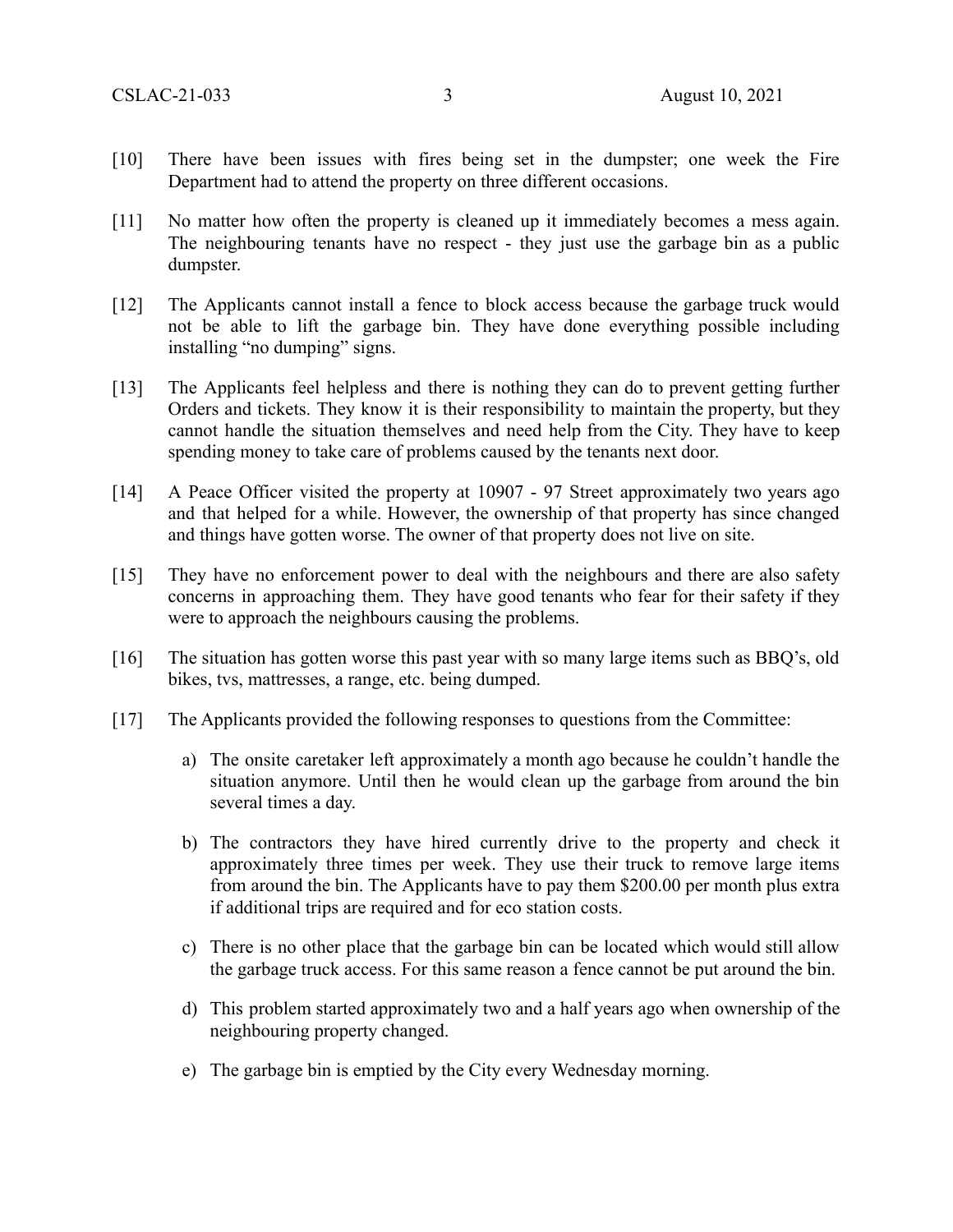- f) Their tenants take photographs and inform them when there are problems that need to be dealt with. It is very frustrating as the Applicants do not know what to expect from day to day.
- *ii) Position of the Respondent, C. Perizzolo*
- [18] C. Perizzolo, Acting Coordinator, Complaints and Investigations, was not able to attend the hearing and requested the Committee proceed based on her written submission and submitted documents and photographs.

#### **Decision**

[19] The Order is **CANCELLED**.

#### **Reasons for Decision**

- [20] This is a review of an order requested by the Applicants under section 547(1) of the *Municipal Government Act* (the *Act*).
- [21] The Order was issued to them by a designated officer with the City of Edmonton on June 9, 2021 pursuant to section 546(1)(c) of the *Act*. The Order states in part:

As a result of an inspection of the property on June 08, 2021.

In my opinion, being an employee of the City of Edmonton having the delegated power, duties and functions of a designated officer for the purposes of section 546, the property, because of its unsightly condition, is detrimental to the surrounding area.

YOU ARE THEREFORE ORDERED TO:

Remove all blankets, cardboard, coolers, bins, wood, clothing, plastic, bags, assorted loose garbage, loose litter and debris and other assorted materials from the entire property and take any actions or remove any other items that are contributing to the unsightly condition of the property.

YOU MUST COMPLY WITH THIS ORDER BEFORE: June 29, 2021

- [22] In support of the Order, the Respondent submitted two photographs taken by the Bylaw Officer who reported observing an untidy & unsightly condition at the subject property while on proactive patrol on June 8, 2021.
- [23] The Applicants agree that the pictures are an accurate representation of the state of the property on that date and that the state of the property is not acceptable.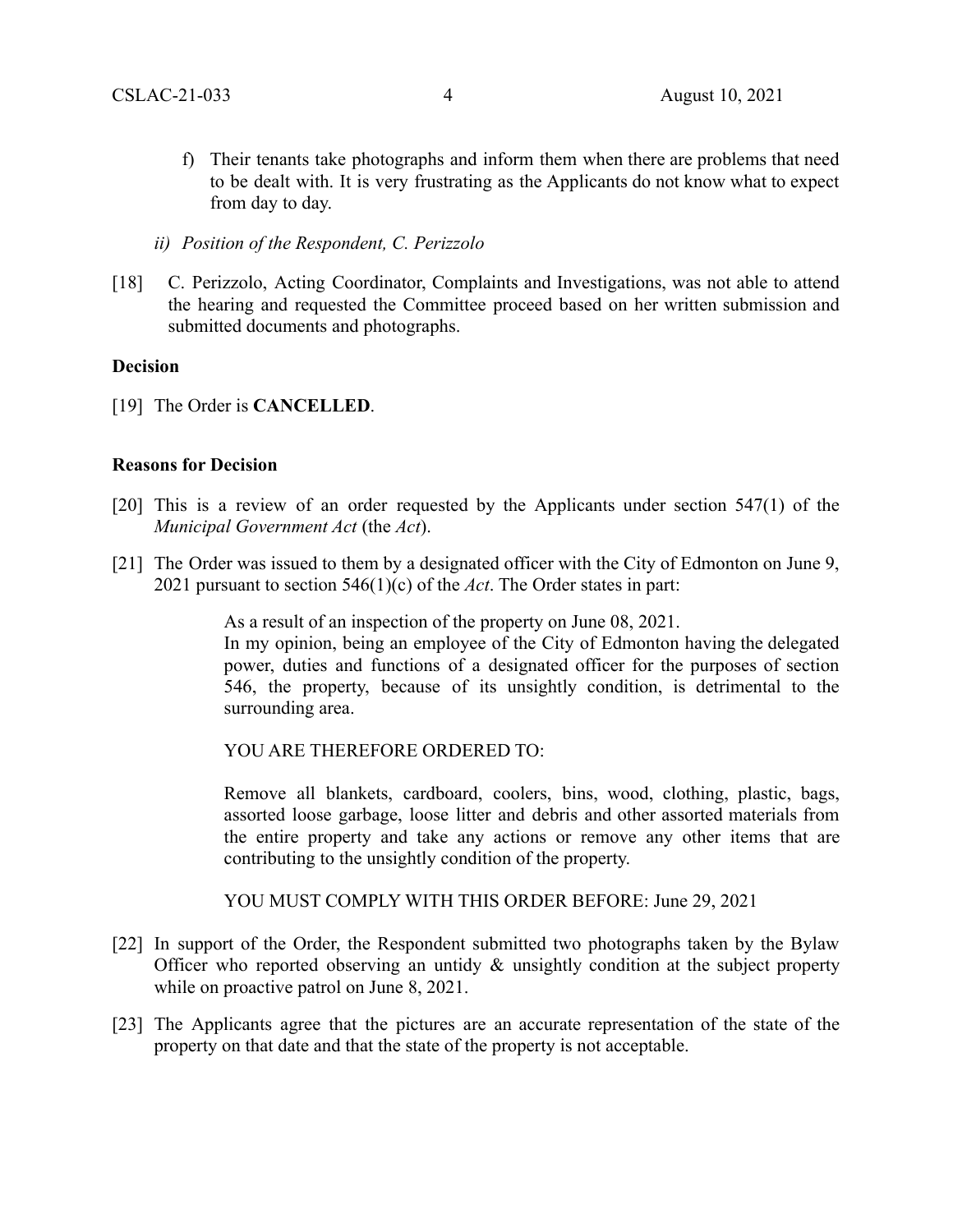- [24] However, they object to the issuance of the Order because, despite extensive efforts, they are overwhelmed by a chronic problem – that their neighbours constantly vandalize their property and use it as a public dump, depositing garbage in and around their garbage bins.
- [25] The Applicants informed the Committee that they have been struggling to keep the property in a proper condition for over two years.
- [26] They submitted photographic evidence showing that they hired a contractor to clean up the area on June 18, 2021 and by June 20, 2021 the garbage bin was once again full and overflowing with a bed mattress and other items strewn about around it. Later, items in the bin were set on fire and cleaned up by the Applicants. Then by June 23, 2021 the bin once again was overflowing with garbage and household items
- [27] The Applicants have expended considerable ongoing efforts and resources to maintain the property and stop the illegal dumping. Their efforts include:
	- a) posting no dumping signs;
	- b) implementing inspection and clean ups three times a day by the caretaker who has now become fearful of the people who rummage through the bins and dump items;
	- c) asking their tenants to email directly with concerns and monitoring those emails daily;
	- d) paying the City to empty the bin weekly;
	- e) hiring a contractor to come three times a week or more to haul away the garbage to the dump and eco station.

These efforts have become more complicated as finding a contractor or individual to manage the situation has become increasingly difficult due to the hazardous waste (including used needles) and the animosity expressed by the people dumping the unwanted items and the people rummaging through the garbage for recyclables.

- [28] The Applicants also proposed to put up a fence to limit access to the bin area, but the City indicated that a fence would impede garbage collection and would not be approved.
- [29] The Committee considered that the Order under review was issued under Section 546 of the *Act* which deals with orders to remedy dangerous or unsightly properties:
	- (0.1) In this section,

(a) "detrimental to the surrounding area" includes causing the decline of the market value of property in the surrounding area;

(b) "unsightly condition",

(i) in respect of a structure, includes a structure whose exterior shows signs of significant physical deterioration, and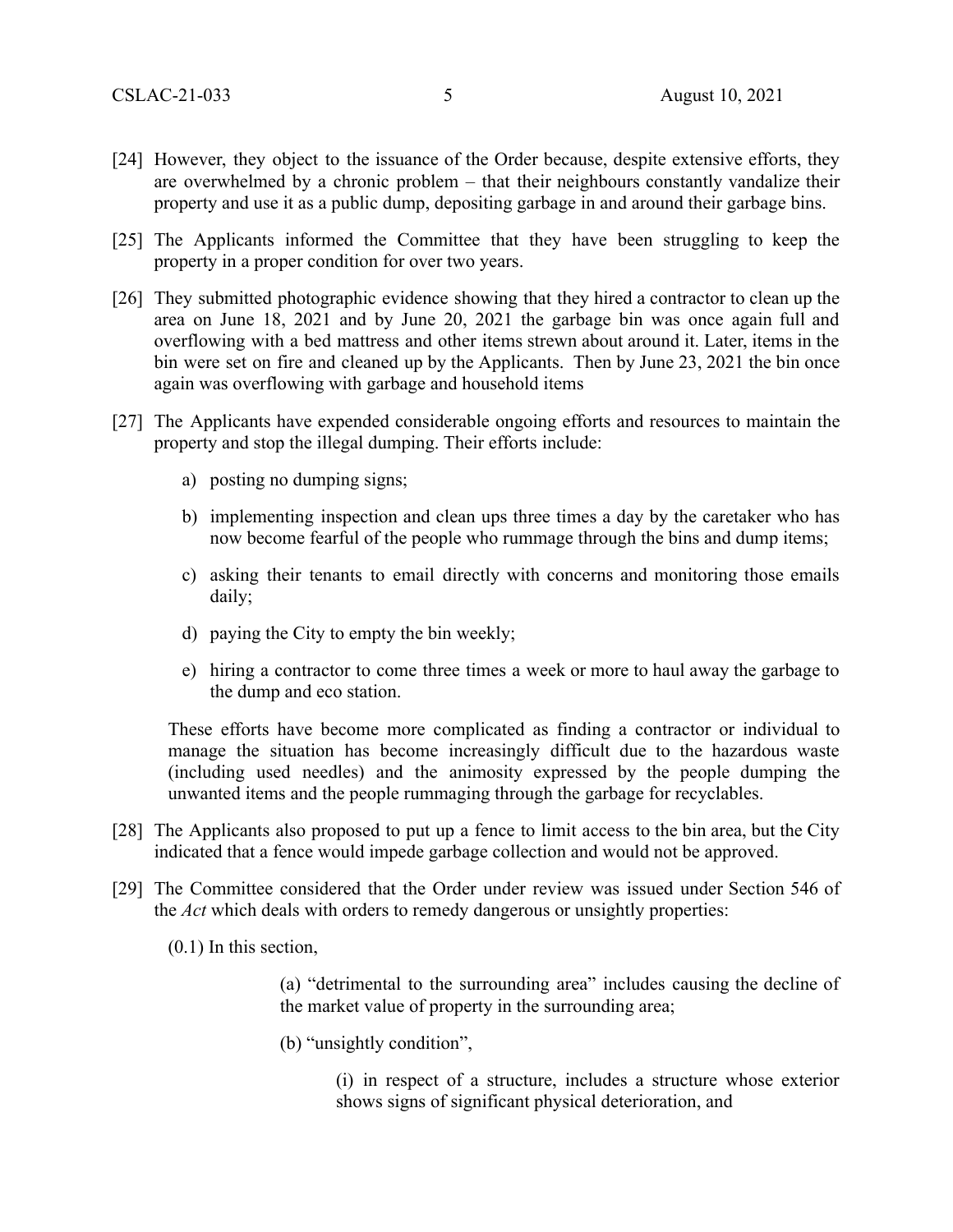(ii) in respect of land, includes land that shows signs of a serious disregard for general maintenance or upkeep.

(1) If, in the opinion of a designated officer, a structure, excavation or hole is dangerous to public safety or property, because of its unsightly condition, is detrimental to the surrounding area, the designated officer may by written order

- (a) require the owner of the structure to
	- (i) eliminate the danger to public safety in the manner specified, or
	- (ii) remove or demolish the structure and level the site;
- (b) require the owner of the land that contains the excavation or hole to
	- (i) eliminate the danger to public safety in the manner specified, or
	- (ii) fill in the excavation or hole and level the site;
- (c) require the owner of the property that is in an unsightly condition to

(i) improve the appearance of the property in the manner specified, or

(ii) if the property is a structure, remove or demolish the structure and level the site.

- (2) The order may
	- (a) state a time within which the person must comply with the order;

(b) state that if the person does not comply with the order within a specified time, the municipality will take the action or measure at the expense of the person.

- [30] Given the uncontroverted evidence of the Applicants' ongoing and extensive efforts to maintain the property before and after the Order was issued, the Committee is not persuaded that the land owners have shown signs of a serious disregard for the general maintenance or upkeep of the property.
- [31] Therefore, while a single photo provided by the City shows a snapshot in time establishing that the rear of the property was not in an acceptable state and that may constitute a nuisance condition as defined in City Bylaws, the Committee finds the property does not fall within the meaning of an unsightly property that is detrimental to surrounding properties as defined in section 546 of the *Act*.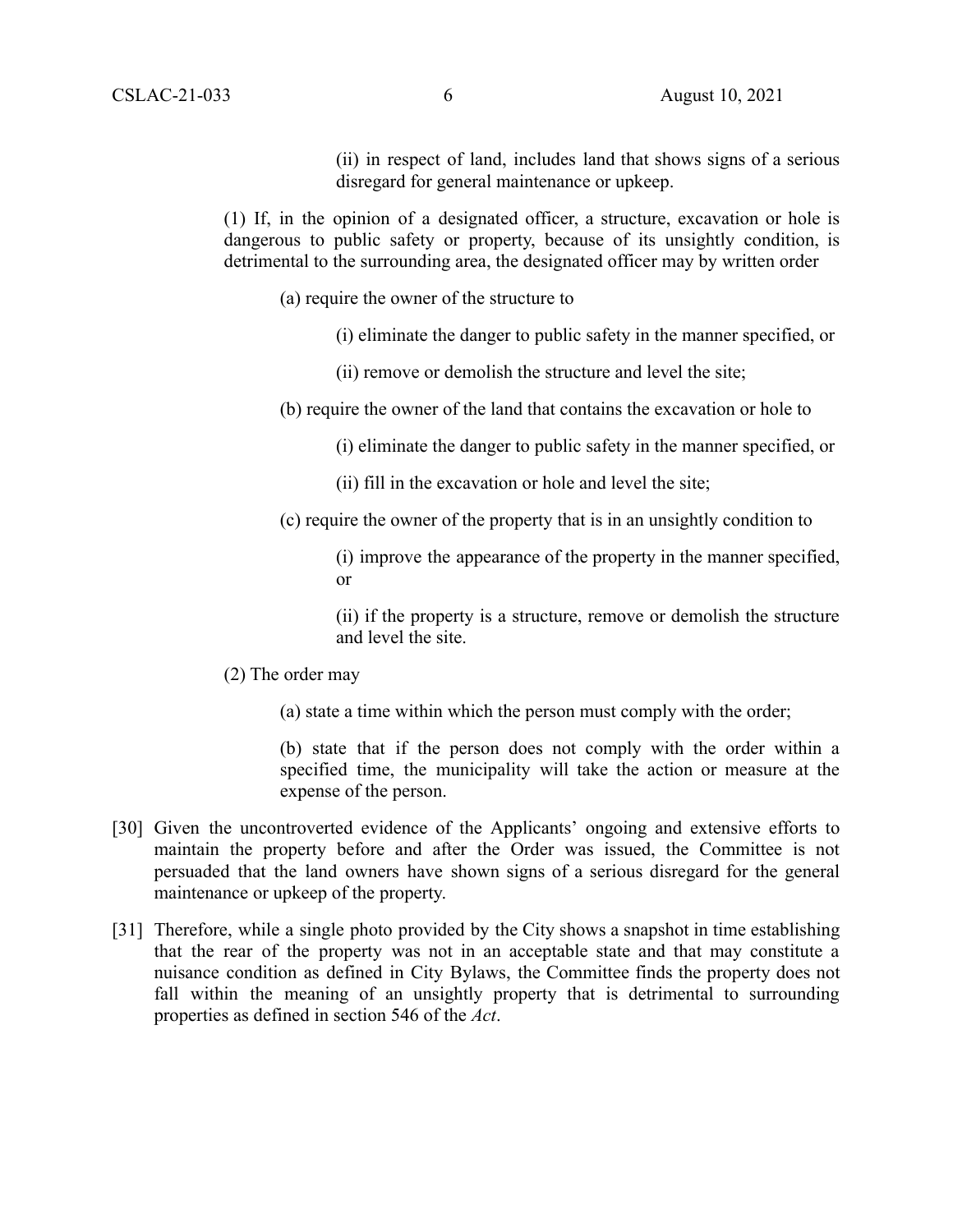[32] Accordingly, pursuant to section 547(2) of the *Act*, the decision of the Committee is to cancel the Order.

KChemian of

K. Cherniawsky, Chair Community Standards and Licence Appeal Committee

cc:

Community Standards and Neighbourhoods – J. Lallemand, C. Perizzolo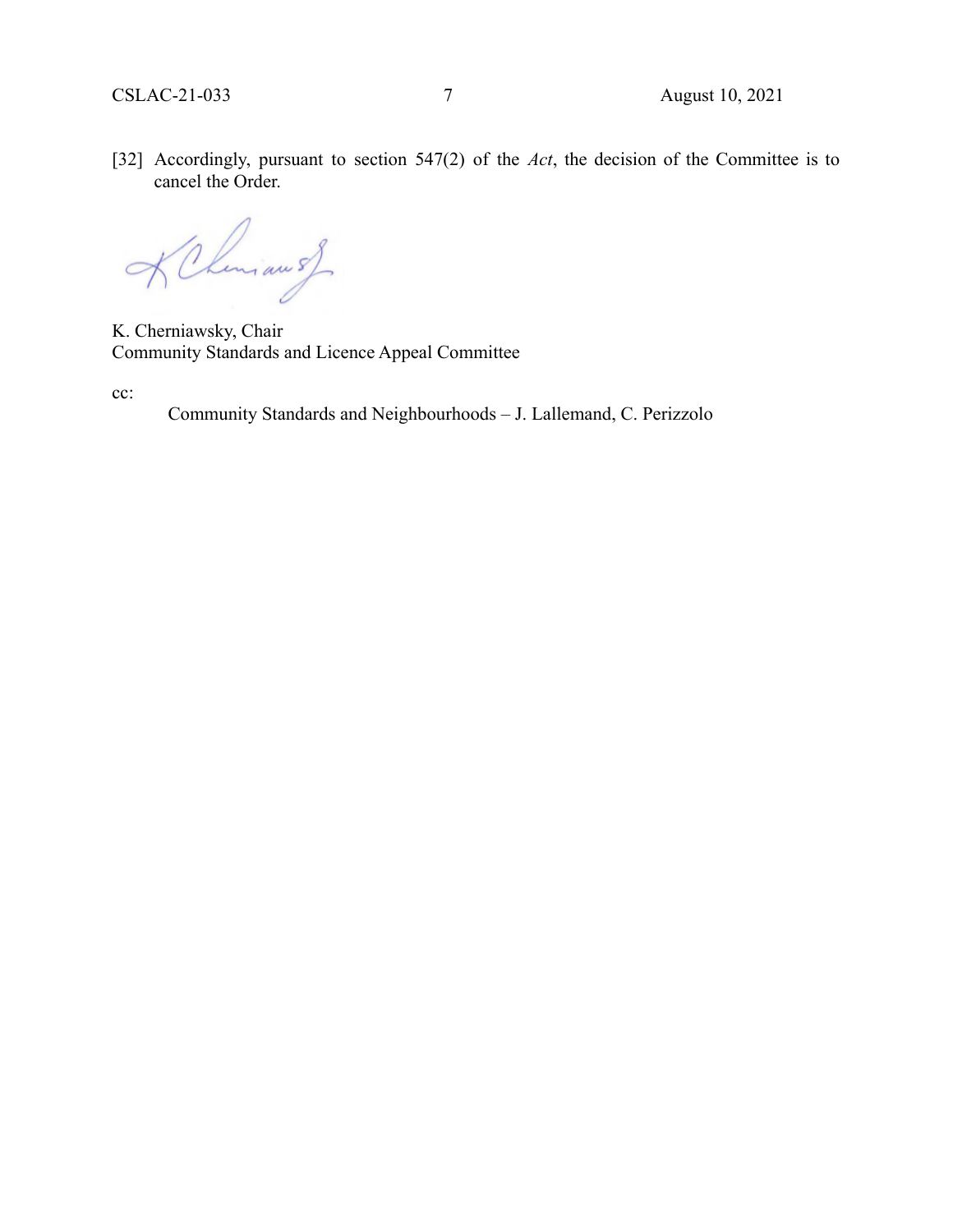## **Important Information for the Applicant**

1. A person affected by this decision may appeal to the Alberta Court of Queen's Bench under Section 548 of the *Municipal Government Act*, RSA 2000, c M-26 if the procedure required to be followed by this Act is not followed, or the decision is patently unreasonable.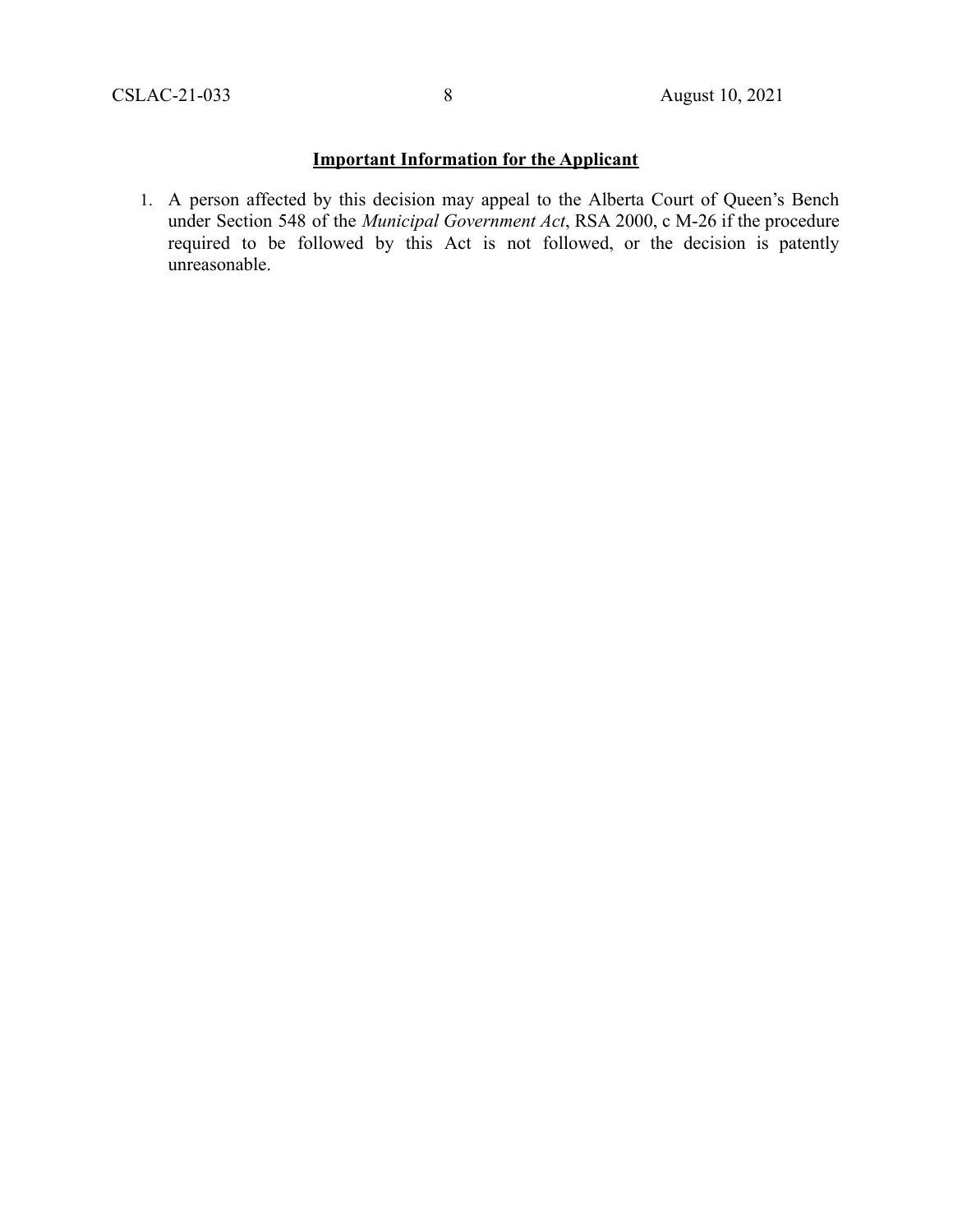# **EDMONTON COMMUNITY STANDARDS AND LICENCE APPEAL COMMITTEE**

Citation: v Community Standards and Neighbourhoods (City of Edmonton), 2021 ABECSLAC 10037

| Date:                     | August 10, 2021 |
|---------------------------|-----------------|
| Order Number:             | 400284072-001   |
| <b>CSLAC File Number:</b> | $CSLAC-21-037$  |

Between:

and

The City of Edmonton, Community Standards and Neighbourhoods

Committee Members

Kathy Cherniawsky, Chair Don Fleming Christopher Samuel

## DECISION

[1] On July 27, 2021 the Community Standards and Licence Appeal Committee (the "Committee") heard a request for review of an Order that was filed on July 9, 2021. The request for review concerned the decision of Community Standards and Neighbourhoods to issue an Order pursuant to Section 545(1) of the *Municipal Government Act*, RSA 2000, c M-26 (the "*Municipal Government Act*")*.* The Order was dated June 22, 2021 and was mailed on June 23, 2021 and required the following action:

Cut all long grass and weeds over 10 cm from the entire property.

YOU MUST COMPLY WITH THIS ORDER BEFORE: July 16, 2021

[2] The subject property is located at 15206 - 76 Avenue NW, Edmonton.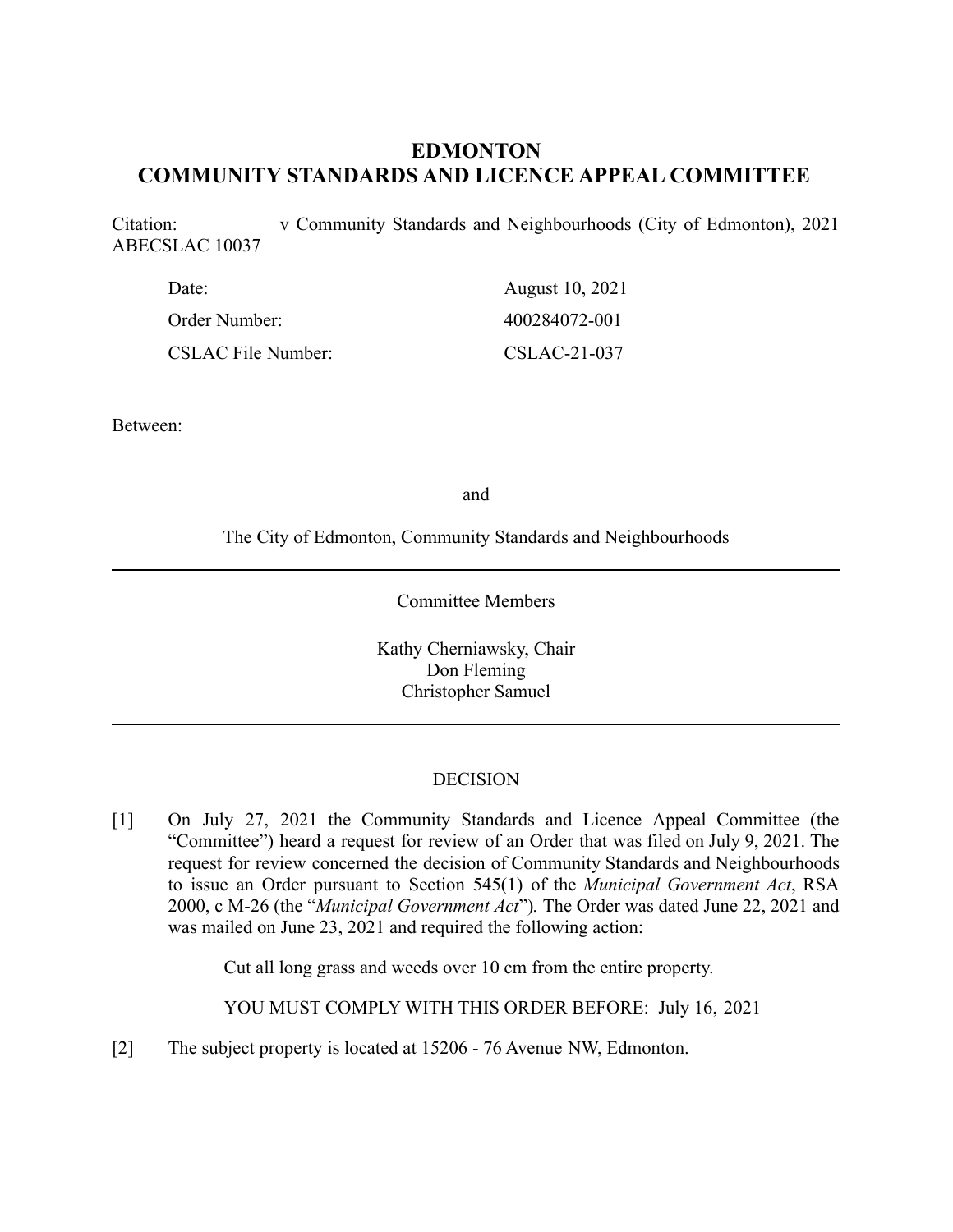- [3] The hearing on July 27, 2021 was held through a combination of written submissions and video conference. The following documents were received prior to the hearing and form part of the record:
	- Copy of the Order issued pursuant to the *Municipal Government Act*;
	- The Applicant's written request for review and supporting documents, emails and photographs; and
	- The Respondent's written submission and supporting documents, including a series of photographs taken on June 21, 2021 and July 22, 2021.

#### **Preliminary Matters**

- [4] At the outset of the hearing, the Chair confirmed with the parties in attendance that there was no opposition to the composition of the panel.
- [5] The Chair outlined how the hearing would be conducted, including the order of appearance of parties, and no opposition was noted.
- [6] The appeal was filed on time, in accordance with Section 547 of the *Municipal Government Act*.
- [7] A short recess was taken to allow Mr. to provide documentation that he has authority to act on behalf of the person named on the Order. provided a copy of the Will naming him as her personal representative and trustee which the Committee accepted.

## **Summary of Hearing**

- *i) Position of the Applicant,*
- [8] He referred to the submissions he had made to the Committee prior to this hearing. The Committee confirmed they had received and reviewed all of the documents and photographs.
- [9] disagrees that his yard is unsightly and not aesthetically pleasing and believes he is being bullied by a neighbour.
- [10] The Bylaw is not clear and does not stipulate if the grass cannot be higher than 10 centimetres or deeper than 10 centimetres. He has been pursuing a naturalized yard and has found it difficult to obtain relevant information. He has taken directions from the David Suzuki Foundation.
- [11] He has been a social activist his entire life and has been fighting for the good of the community. The reason he has started growing his grass long is because he disagrees with bags of compost going to the dump and the resulting problems.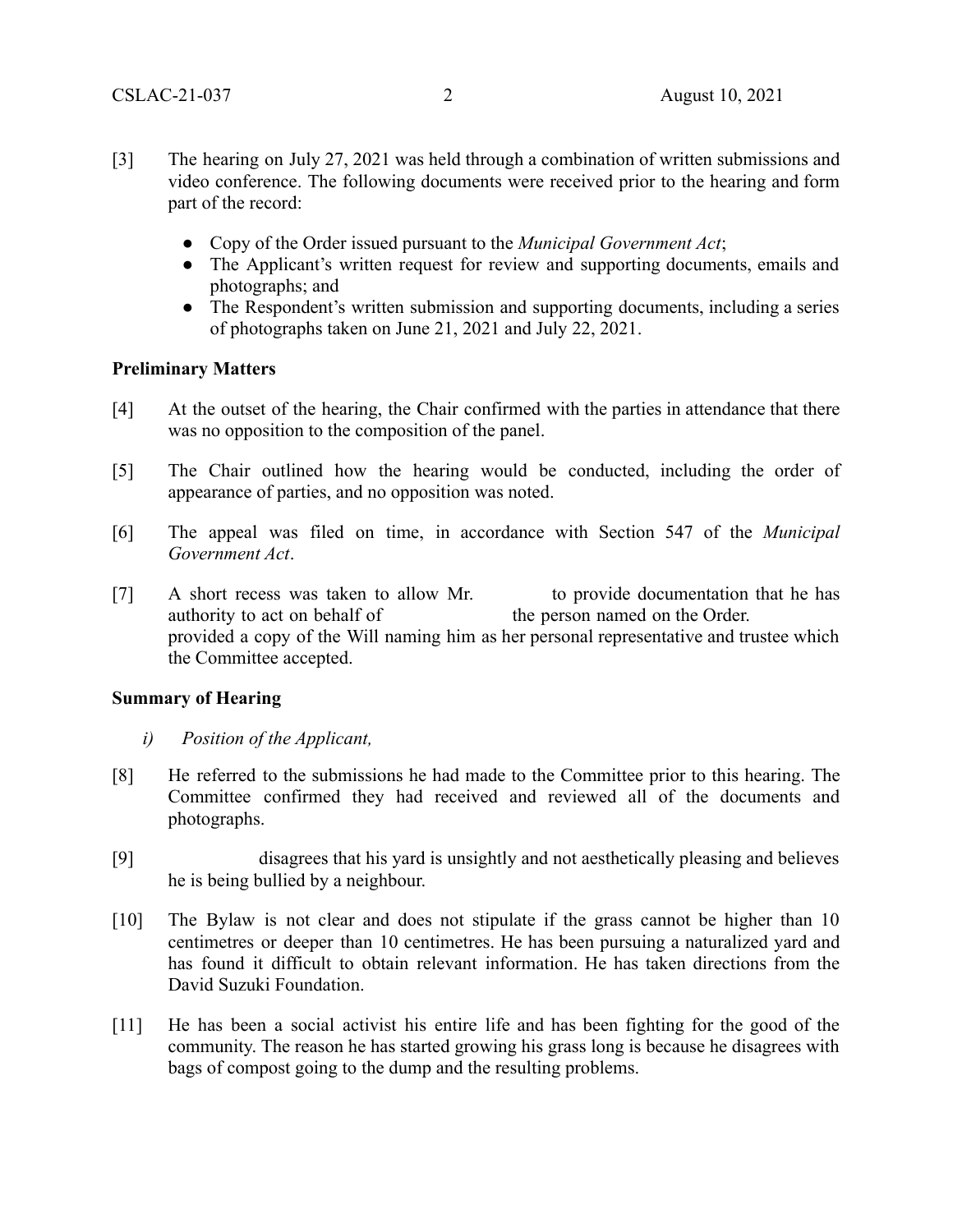- [12] He has a right to his religion and being forced to cut the grass in his backyard would be a violation of these rights.
- [13] The cremation markers of his parents are located in his yard. Their spirit is there with their ashes. Forcing him to cut his lawn would constitute a hate crime as per the Canadian Charter of Freedoms and Rights.
- [14] He keeps his boulevard cut and it is the best kept in the neighbourhood.
- [15] provided the following responses to questions from the Committee:
	- a) The spirits of his mother, father and step-father all live in the grass and he communicates with them. If he is forced to cut the grass in his backyard it would be like burning down his church.
	- b) He confirmed that he has cut the grass in the front yard during the last few days.
	- c) He disagrees that the grass in the backyard is an unsightly eyesore because there are no weeds.
	- d) The front yard is a work of art and is kept to a high standard of aesthetics.
	- *ii) Position of the Respondent, C. Perizzolo*
- [16] C. Perizzolo, Acting Coordinator, Complaints and Investigations, was not able to attend the hearing and requested the Committee proceed based on her written submission, submitted documents and photographs.

#### **Decision**

[17] The Order is **UPHELD**.

#### **Reasons for Decision**

[18] This is a review of an Order dated June 22, 2021 and issued under section 545(1) of the *Municipal Government Act* (the *Act*) to , the registered property owner of the subject property, which states:

As a result of an inspection of the property on June 21, 2021.

Being an employee of the City of Edmonton having the delegated power, duties, and functions of a designated officer for the purposes of section 545, I find that you are in contravention of the City of Edmonton Community Standards Bylaw 14600 Section 6(1)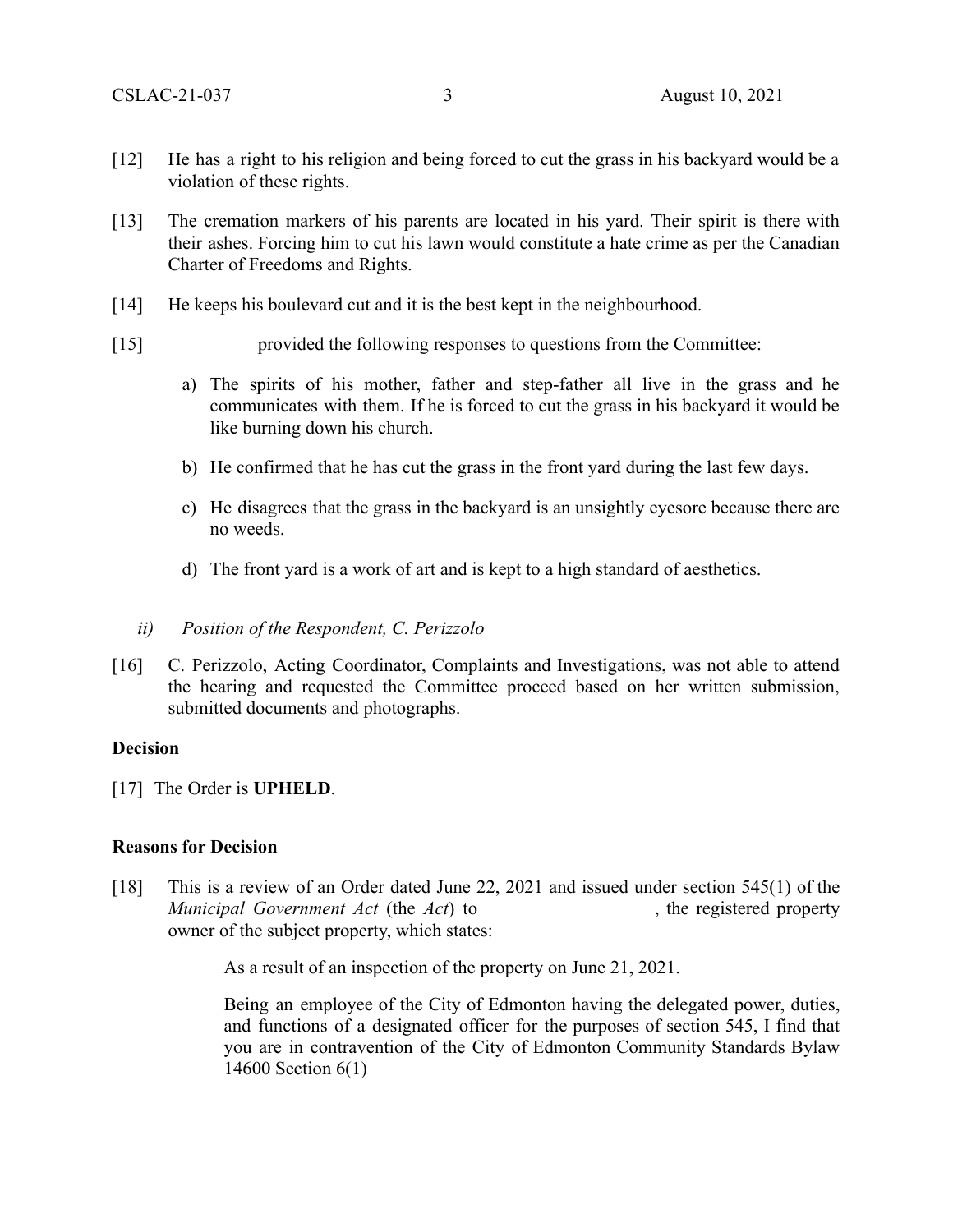#### YOU ARE THEREFORE ORDERED TO:

Cut all long grass and weeds over 10 cm from the entire property.

YOU MUST COMPLY WITH THIS ORDER BEFORE: July 16, 2021

[19] Section 545 of the Act states:

## **Order to remedy contraventions**

545(1) If a designated officer finds that a person is contravening this or any other enactment that the municipality is authorized to enforce or a bylaw, the designated officer may, by written order, require the person responsible for the contravention to remedy it if the circumstances so require.

- (2) The order may
	- a) direct a person to stop doing something, or to change the way in which the person is doing it;
	- b) direct a person to take any action or measures necessary to remedy the contravention of the enactment or bylaw, including the removal or demolition of a structure that has been erected or placed in contravention of a bylaw, and, if necessary, to prevent a re‑occurrence of the contravention;
	- c) state a time within which the person must comply with the directions;
	- d) state that if the person does not comply with the directions within a specified time, the municipality will take the action or measure at the expense of the person.
- [20] Section 6(1) of the *Community Standards Bylaw* states:

## **Land**

6(1) A person shall not cause or permit a nuisance to exist on land they own or occupy.

[21] Section 6(2) of the *Community Standards Bylaw* specifies examples of nuisance. The relevant portion of section 6(2) states:

> 6(2) For the purpose of greater certainty a nuisance, in respect of land, means land, or any portion thereof, that shows signs of a serious disregard for general maintenance and upkeep, whether or not it is detrimental to the surrounding area, some examples of which include:

… (d) unkempt grass or weeds higher than 10 centimeters.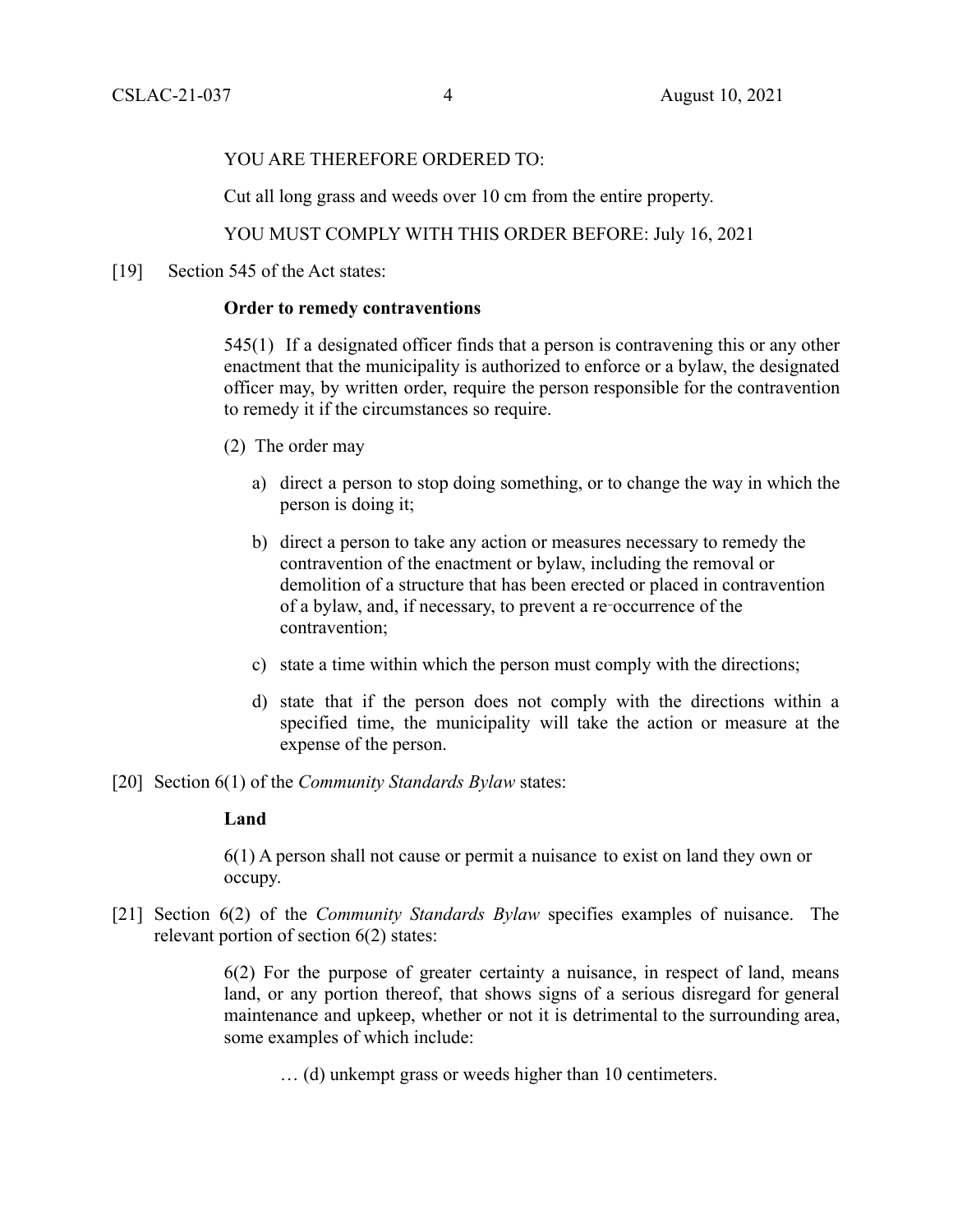- [22] According to the City's written submissions, a citizen complaint was received on June 4, 2021 concerning long grass and weeds at the subject property. In response to the complaint, on June 9, 2021 the Weed Inspector inspected the subject property and found no regulated weeds, although the inspection did reveal long grass throughout. On June 21, 2021, the Weed Inspector re-inspected the property and found no regulated weeds, but did find that the grass appeared to be 30 cm in length as it was laying over in some areas.
- [23] The Weed Inspector took one photograph from the city sidewalk and sent his investigation to a Bylaw Officer who reviewed inspection notes and the photo taken by Weed Inspector. The Bylaw Officer then issued the Order quoted above instructing the property owner to cut all long grass and weeds to a height of no more than 10 centimetres by July 16, 2021.
- [24] The Committee received a written request for review of the Order from per section 547 of the *Act*. To establish his agency, submitted a copy of an excerpt of a document naming him as power of attorney for . However, later<br>in his written submissions, indicated that his mother, is now in his written submissions, deceased.
- [25] At the outset of the hearing, stated that he is also the legal representative of estate and provided the Committee with a copy of an excerpt of will naming him as executor. The Committee accepted his submissions and evidence as proof that he is a duly authorized agent entitled to bring the request for review under section 547 of the *Act*.
- [26] In support of the review, provided oral submissions and written submissions contained in a series of detailed emails. These submissions included extensive personal information and family history as well as several reasons why the Committee ought to cancel the Order, including but not limited to:
	- a) The Order was a form of bullying at the behest of a neighbour and was traumatizing for Mr. due to past experiences;
	- b) No noxious or regulated weeds were found on the property;
	- c) The Bylaw does not prohibit grass in excess of 10 centimeters;
	- d) The property was being naturalized in accordance with City policy;
	- e) The lawn is a work of art and a form of social activism against problems with the City's compost program including a facility in disrepair;
	- f) The Bylaw is unreasonable; and,
	- g) The Order constituted a breach of his Charter Rights, including his freedom of religion and in fact constituted a hate crime against him personally.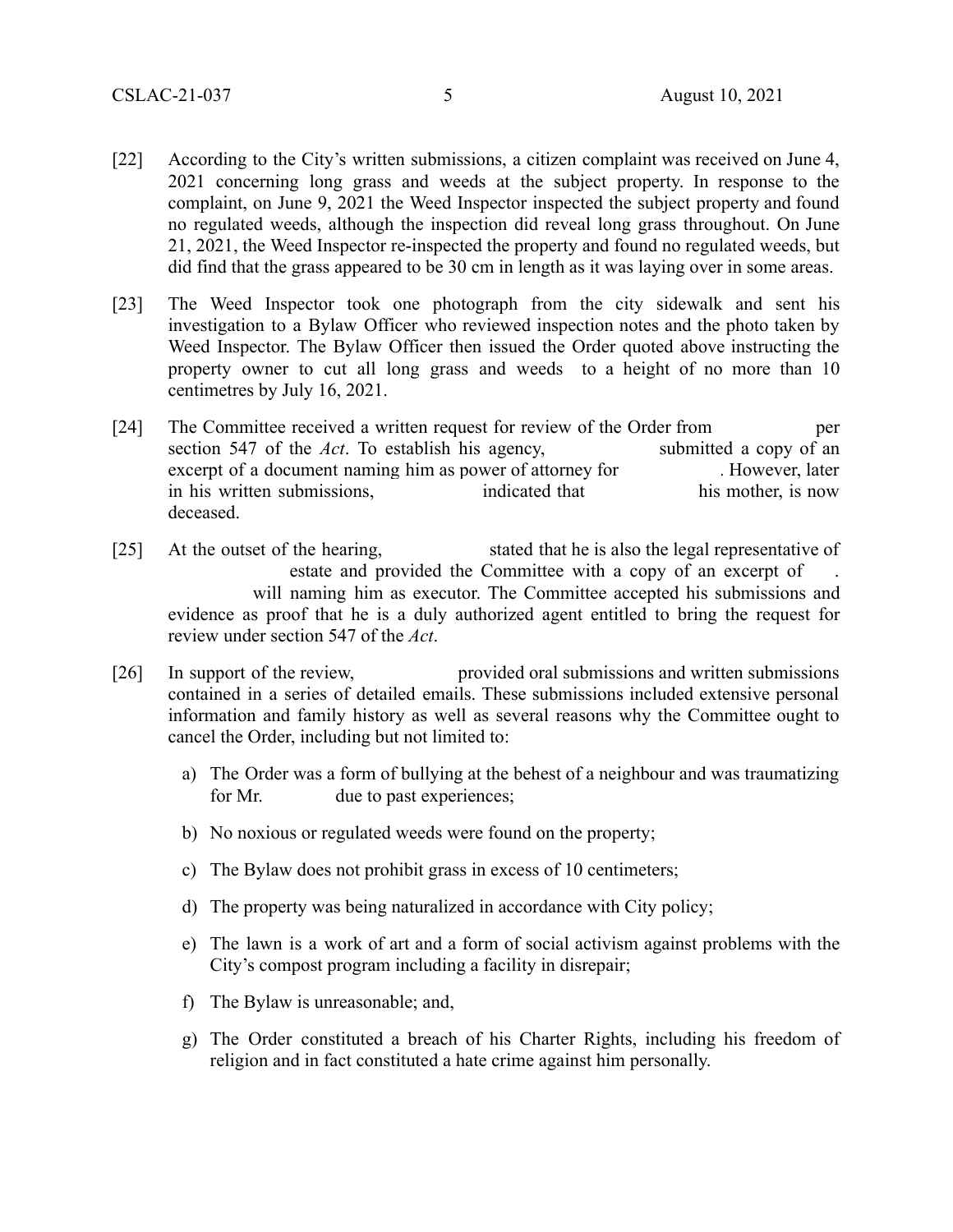- [27] The Committee also noted submissions with respect to certain portions of the subject property. He indicated that he already maintains the boulevard. Also, after the Order was issued, he stated that he took out his whippersnipper and cut off all the grass over 10 cm high in the front yard to fulfill the Bylaw. With respect to his rear yard, he argued there should be no charge for messy unsightly overgrown grass as it is his private yard, behind a hedge unseen by the public and that removal of his Tibetan Prayer Flags or concrete cremation markers in the rear yard along with the tall grass would be a hate crime and violation of his section 2a Charter Rights.
- [28] Based on the submissions of both parties and the submitted photo dated June 21, 2021, the Committee finds that the grass on the subject property was in excess of 10 centimeters on the date of issuance and therefore the subject property was in a condition contrary to section 6 of the *Community Standards Bylaw*. On the evidence before it, the Committee concludes that the Order was validly issued and on the face of it should be confirmed.
- [29] The Committee also considered arguments raised by that the Order should nonetheless be cancelled. The Committee was not persuaded by these arguments. In the Committees view, the matters raised by the Applicant were not relevant to the issue before it or were beyond its jurisdiction.
- [30] The Board notes that, consistent with the *Community Standards Bylaw*, the online information concerning natural private property specifically addresses turf and states: "Turf" grass and weeds cannot be more than 10 cm high."
- [31] The Committee's authority comes from section 547 of the *Municipal Government Act*. It has no authority to rule on the validity of a City Bylaw. Nor does it have the authority to consider constitutional issues raised by per the *Administrative Procedures and Jurisdiction Act* RSA 200 A-3.
- [32] For the above reasons, the decision of the Committee is to confirm the Order.

KChemian s)

K. Cherniawsky, Chair Community Standards and Licence Appeal Committee

cc:

Community Standards and Neighbourhoods – J. Lallemand, C. Perizzolo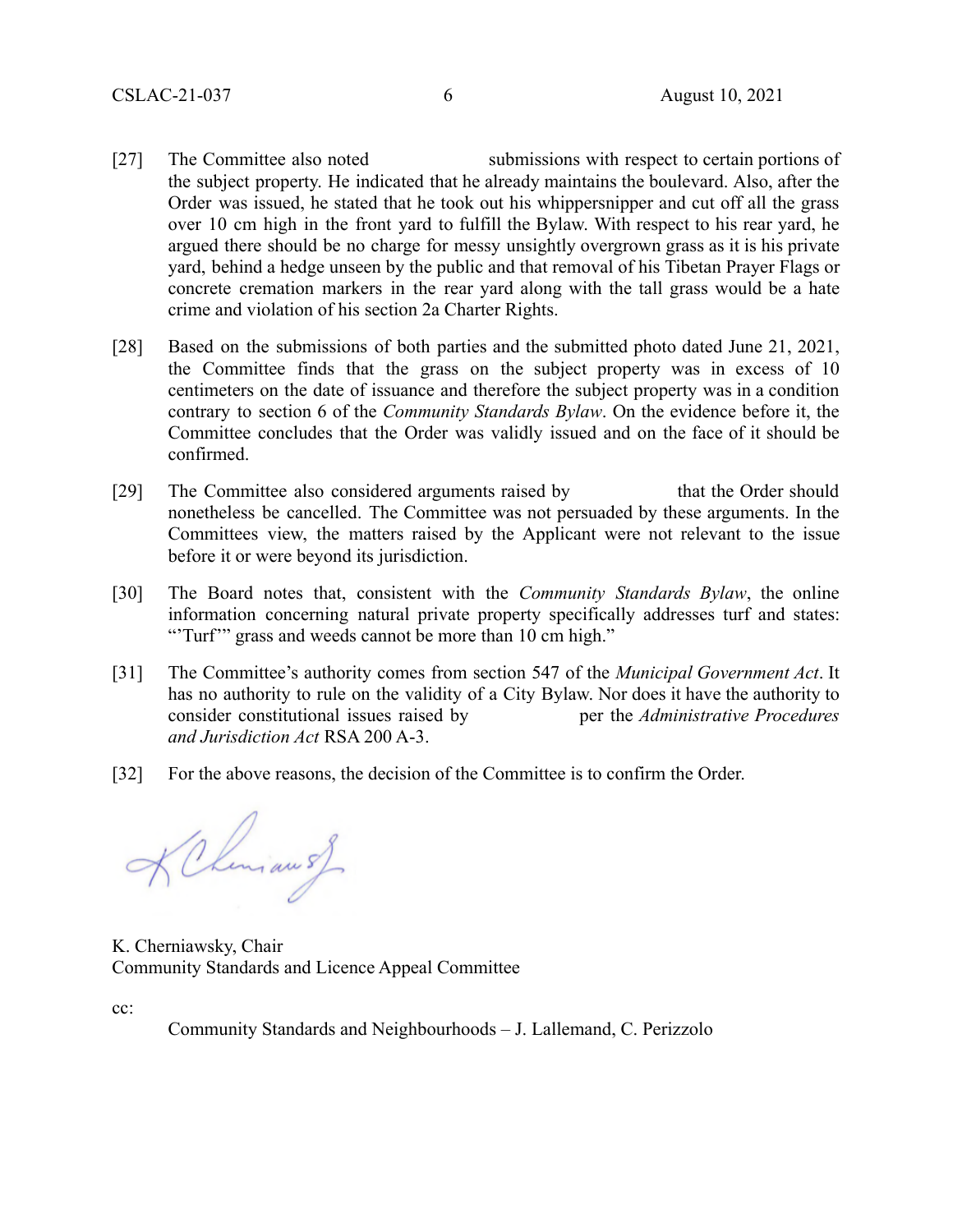## **Important Information for the Applicant**

1. A person affected by this decision may appeal to the Alberta Court of Queen's Bench under Section 548 of the *Municipal Government Act*, RSA 2000, c M-26 if the procedure required to be followed by this Act is not followed, or the decision is patently unreasonable.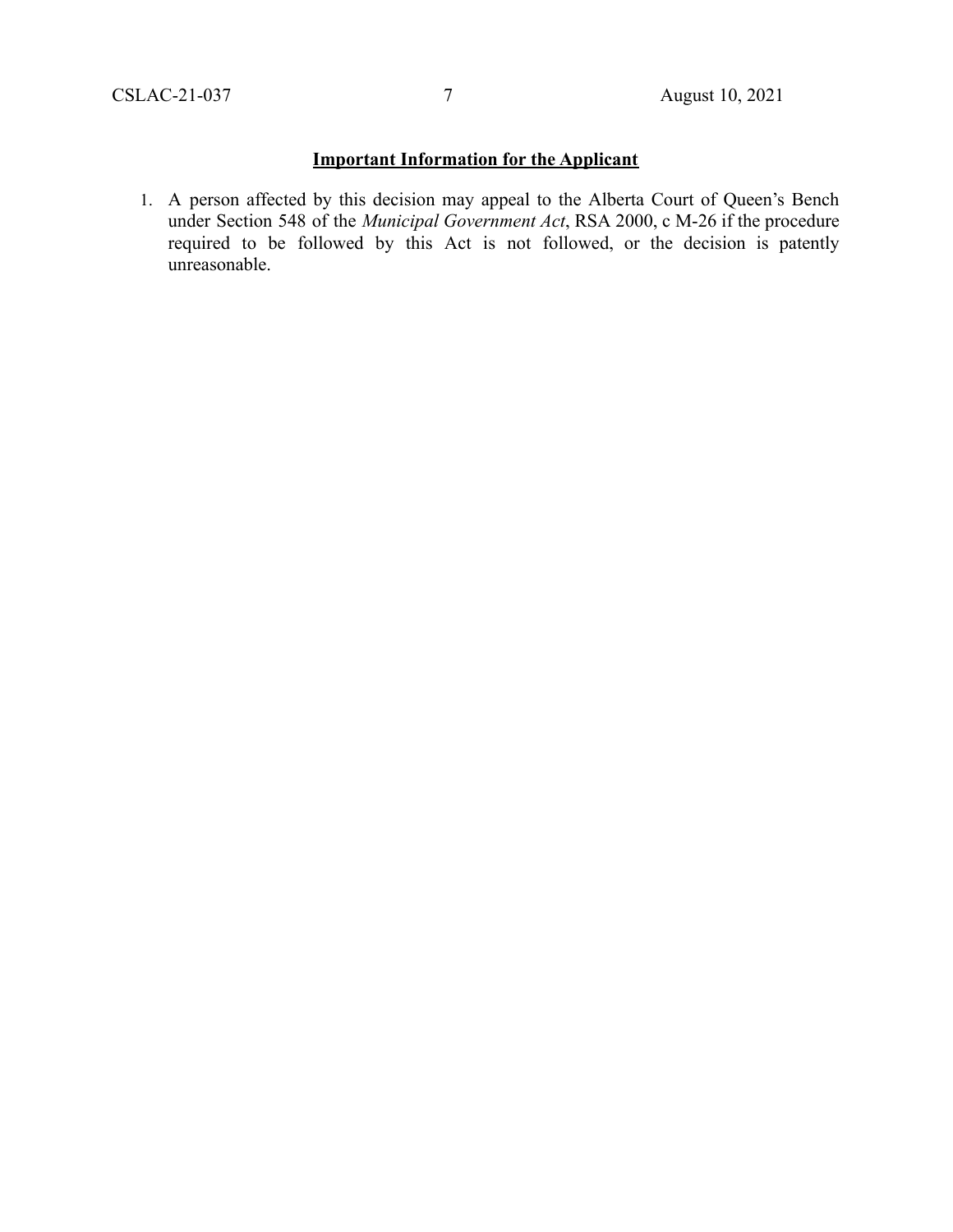## **EDMONTON COMMUNITY STANDARDS AND LICENCE APPEAL COMMITTEE**

Citation: v Community Standards and Neighbourhoods (City of Edmonton), 2021 ABECSLAC 10040.

| Date:                     | August 10, 2021 |
|---------------------------|-----------------|
| Order Number:             | 387344167-001   |
| <b>CSLAC File Number:</b> | $CSLAC-21-040$  |

Between:

and

The City of Edmonton, Community Standards and Neighbourhoods

Committee Members

Kathy Cherniawsky, Chair Don Fleming Christopher Samuel

#### DECISION

[1] On July 27, 2021 the Community Standards and Licence Appeal Committee (the "Committee") heard a request for review of an order that was filed on July 15, 2021. The request for review concerned the decision of Community Standards and Neighbourhoods to issue an Order pursuant to Section 545(1) of the *Municipal Government Act*, RSA 2000, c M-26 (the "*Municipal Government Act*")*.* The Order was dated June 25, 2021 and was mailed on June 29, 2021 and required the following action:

> **Remove all rotten wood, tarps, garbage bags, tree branches, plastic, hoses, paper, blankets, bins, carpet, laundry baskets, furniture, chairs, soiled mops/brooms, metal, cookware, damaged/dismantled yellow shed, cardboard, broken flower pots, broken household appliances (BBQ & vacuum), auto parts, tires, loose litter, debris, and other assorted materials from the entire property, and take any actions or remove any other items that are contributing to the unsightly condition of the property.**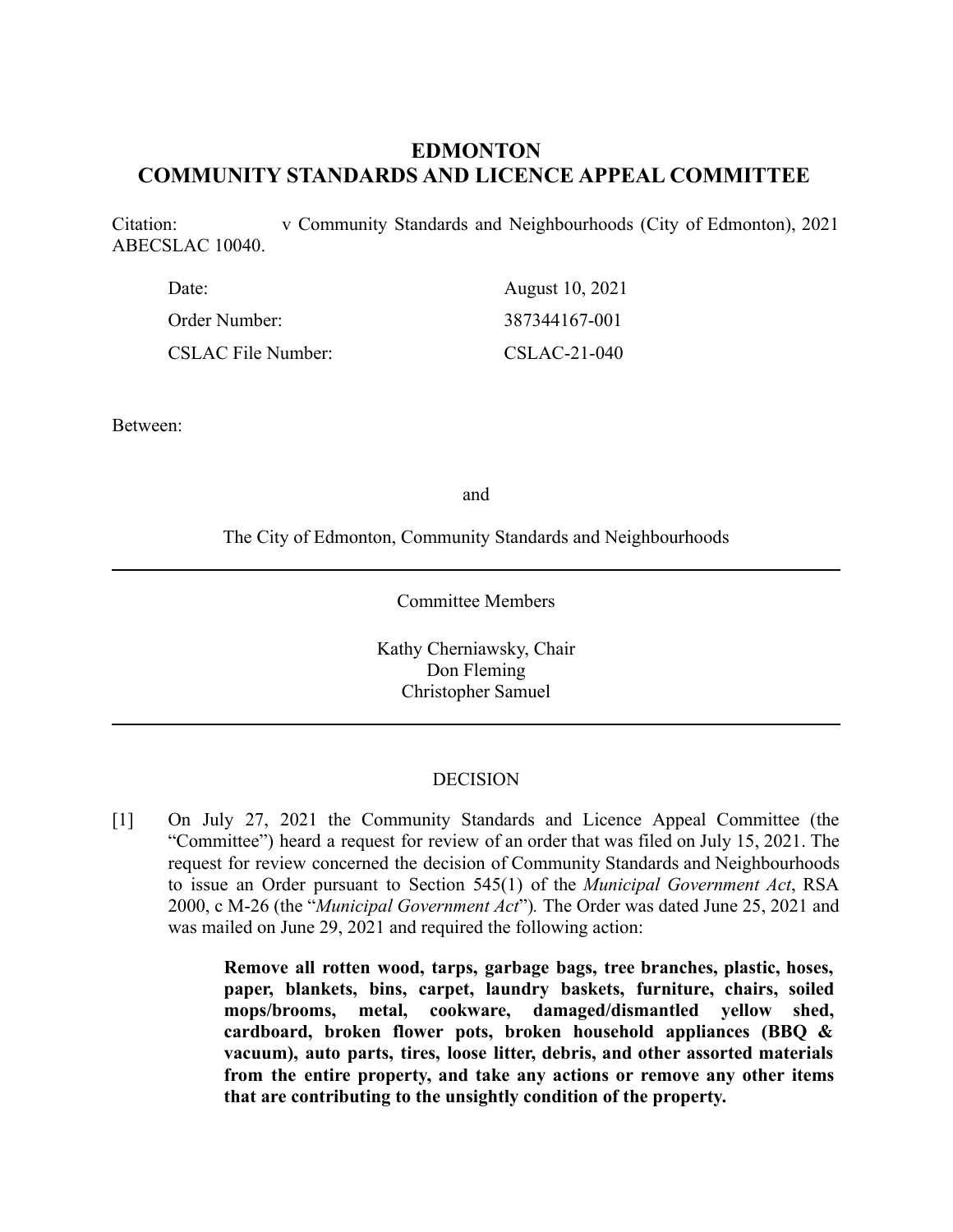**All yard tools that are not broken please organize and store in shed, garage or house**

**Overgrown trees and shrubs have been found (Front Sidewalk & Alley), making it difficult for drivers to see, interfering with power and lighting services, and affecting people's safety. Please cut back the overgrown trees and shrubs.**

## **YOU MUST COMPLY WITH THIS ORDER BEFORE: August 7, 2021**

- [2] The subject property is located at 7320 98 Avenue NW, Edmonton.
- [3] The hearing on July 27, 2021 was held through a combination of written submissions and video conference. The following documents were received prior to the hearing and form part of the record:
	- Copy of the Order issued pursuant to the *Municipal Government Act*;
	- The Applicant's written request for review; and
	- The Respondent's written submission and supporting documents, including a series of photographs dated February 24, 2021, May 6, 2021 and June 23, 2021.

## **Preliminary Matters**

- [4] At the outset of the hearing, the Chair confirmed with the parties in attendance that there was no opposition to the composition of the panel.
- [5] The Chair outlined how the hearing would be conducted, including the order of appearance of parties, and no opposition was noted.
- [6] The appeal was filed on time, in accordance with Section 547 of the *Municipal Government Act*.

## **Summary of Hearing**

- *i) Position of the Applicant,*
- [7] The Applicant was represented by is elderly and requested . to assist her in dealing with this matter. has lived at this property for over 60 years and has limited financial capability to hire contractors to get the work done.
- [8] Most of submissions are contained in his letter dated July 14, 2021. He believes the initial visit from the Municipal Enforcement Officer was as a result of a neighbour's complaint.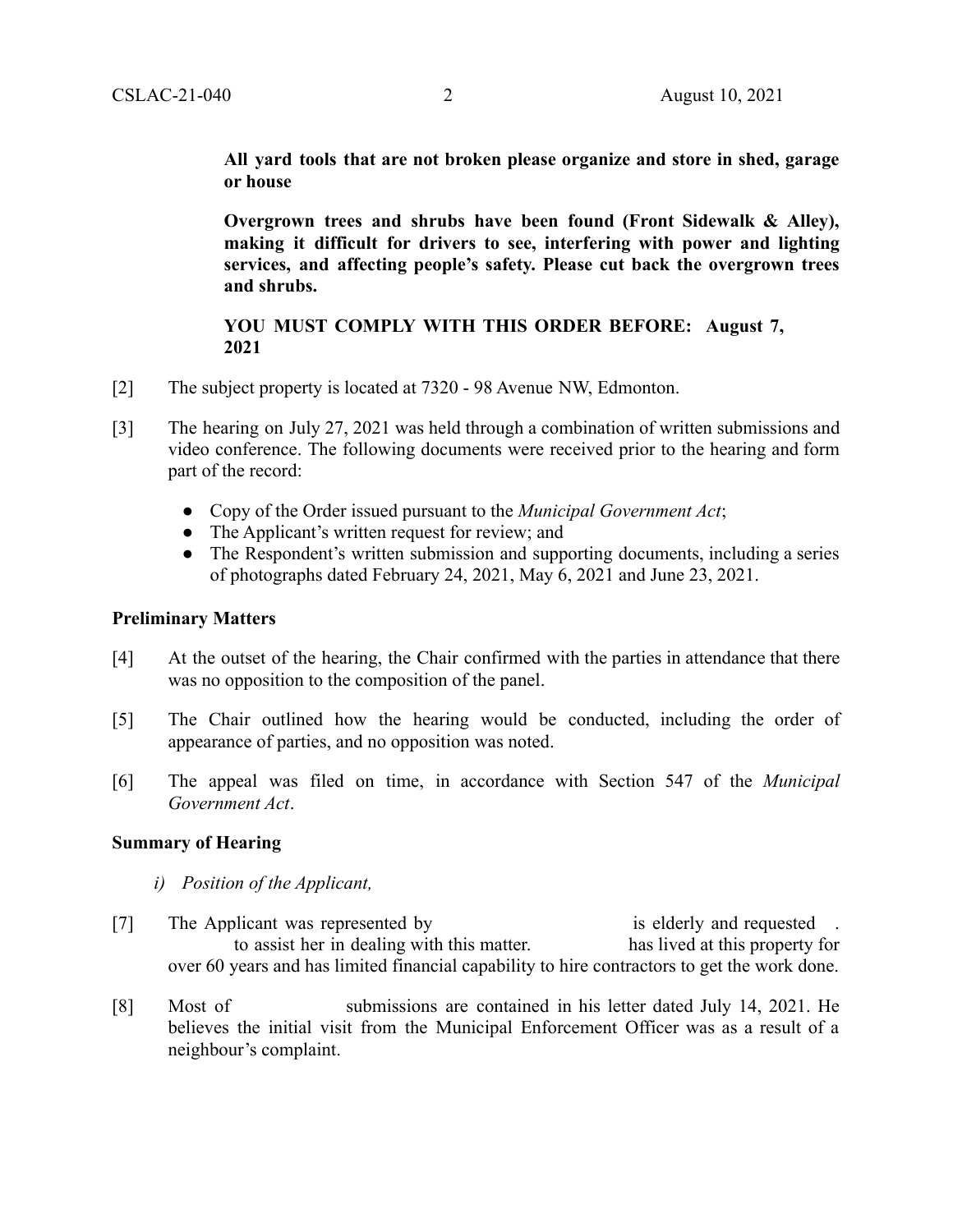- [9] quickly realized that it would be a daunting task to meet the requirements of the Order. He has limited time due to personal obligations and has had to call in various contractors for assistance.
- [10] There was a tree that fell on the roof that had to be attended to and he had to call in an arborist to deal with it. This resulted in, several of the initial requirements of the Order, being taken care of to allow for the mechanical lift devices to gain access:
	- a) The dilapidated fencing and gates at the North East of the property were removed.
	- b) All of the items from the east side of the house were removed. Items to be kept were placed into a weather proof shelter that he had arranged to be built by a contractor.
	- c) The arborists trimmed all of the overhanging tree branches while they were there.
	- d) The heap of wood that had been in the centre of the backyard was neatly stacked under the awning of the metal shed.
- [11] Items in plastic bags are being disposed of using the new bins provided by the City for garbage collection.
- [12] A contractor was hired to remove general surplus items as well as the old fencing / gates. He has also hired this same contractor to rebuild the shed that collapsed under the weight of snow and ice.
- [13] He has spent a lot of time on the patio area making it usable, practical and clean.
- [14] Various delays are making it difficult to complete the work within the stipulated time frame:
	- a) When the initial complaint came in it was winter and many items could not be removed as they were frozen to the ground. In the spring there was mud to contend with.
	- b) The fallen tree complicated the cleaning process.
	- c) Three wasps' nests were found during the clean up process so work was delayed until he could arrange for a pest removal contractor.
	- d) As a result of the Pandemic many contractors were not available or had gone out of business.
	- e) Waiting for utilities to be flagged out also caused delays.
	- f) His own time is limited as he is a caregiver to his partner.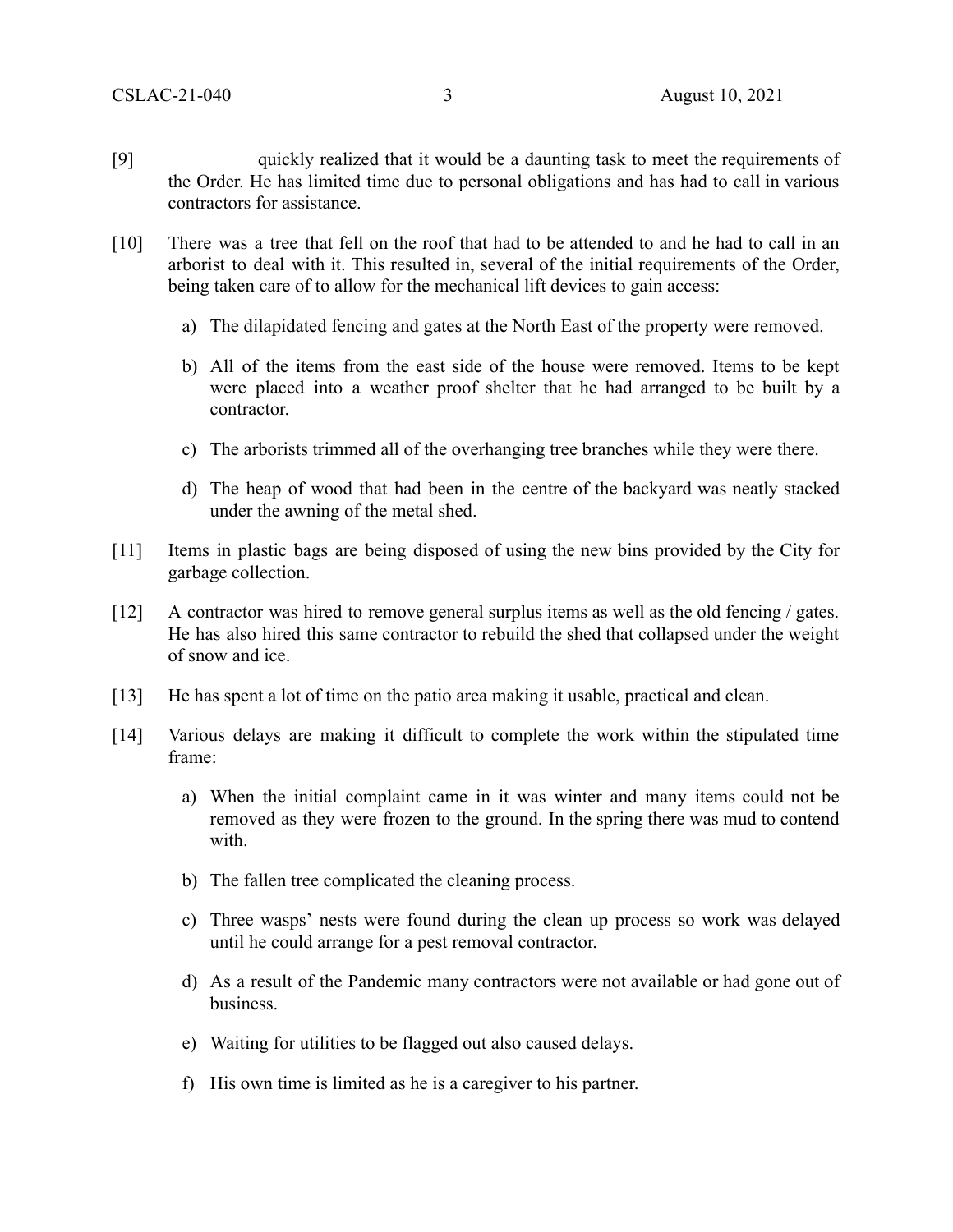- [15] The letter of June 25, 2021, from Officer Alicia moved the "goal posts" by adding a whole list of additional items that were not on the original Order. Many of these items are frivolous and should not be included as a requirement such as a lawn mower, a hose, a BBQ set, outdoor furniture, plant pots and planters, yard broom, leaf rake, garden tools, bins, clothes basket, etc. These are natural possessions that people have. It appears that the officer would like everything cleared to the ground - this is not normal or natural.
- [16] He is asking the Committee to consider the property owner, who is a senior citizen, and to give her some consideration and respect. He finds the rather aggressive, demanding letter totally unnecessary and threatening.
- [17] While there is still work to be done, a lot has been accomplished and he has a plan in place to bring the property up to the standard requested by the City. He is just asking the Committee to allow him to carry on with his plan and would ask that no definite date be set for compliance.
- [18] provided the following responses to questions from the Committee:
	- a) He disputes the "frivolous" list of items that were included in the June 25, 2021 letter.
	- b) He opposes the bad treatment and lack of empathy for a senior citizen who has paid taxes to the city for over 60 years - well over \$100,000. The threatening letter is not good for her health and adds to the stress.
	- c) Much of the work has already been done and the deadline date should be removed. He agrees that the property needs work but he needs time flexibility to get the job done.
	- d) The steps identified to complete the clean-up are not the most efficient way of getting things done. He is trying to complete all the work at the least possible expense. While the Seniors Association of Greater Edmonton (SAGE) will provide references of contractors, they all demand full rates of payment.
	- e) There have been lots of armchair critics, but he is the only person who has stepped up to the plate to get things done. He feels that all of the required work can be completed by the end of August, 2021.
	- *ii) Position of the Respondent, C. Perizzolo*
- [19] C. Perizzolo, Acting Coordinator, Complaints and Investigations, was not able to attend the hearing and requested the Committee proceed based on her written submission and submitted documents and photographs.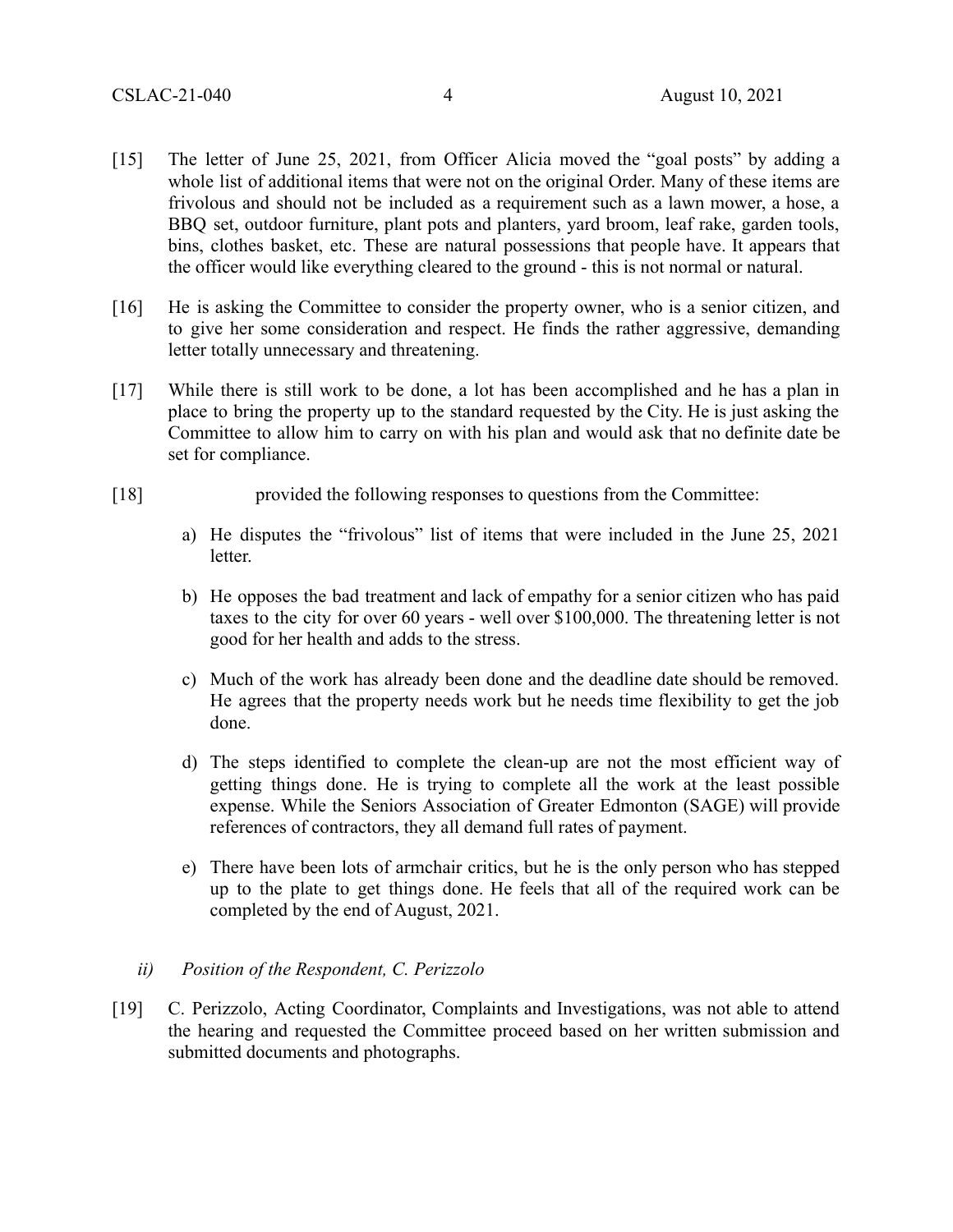#### **Decision**

[20] The Order is **UPHELD** and the compliance date is **VARIED** to August 31, 2021.

#### **Reasons for Decision**

[21] This is an application for a review of a written order dated June 25, 2021 and issued by the City of Edmonton pursuant to section 545(1) of the *Municipal Government Act* alleging the property is in contravention of section 6(1) of the Edmonton *Community Standards Bylaw* 14600 which prohibits nuisance on land requiring the Applicant to:

> Remove all rotten wood, tarps, garbage bags, tree branches, plastic, hoses, paper, blankets, bins, carpet, laundry baskets, furniture, chairs, soiled mops/brooms, metal, cookware, damaged/dismantled yellow shed, cardboard, broken flower pots, broken household appliances (BBQ & vacuum), auto parts, tires, loose litter, debris, and other assorted materials from the entire property, and take any actions or remove any other items that are contributing to the unsightly condition of the property.

> All yard tools that are not broken please organize and store in shed, garage or house

> Overgrown trees and shrubs have been found (Front Sidewalk & Alley), making it difficult for drivers to see, interfering with power and lighting services, and affecting people's safety. Please cut back the overgrown trees and shrubs.

- [22] The Order requires compliance by August 7, 2021.
- [23] The facts concerning the state of the property are not in issue in this case.
- [24] After a citizen complaint in February, 2021, the property was inspected multiple times. These inspections resulted in the issuance of Notices to Comply and Notices of Entry, ongoing discussions and reinspections. These inspections ultimately culminated in the issuance of the Order under review. Twenty five photos were taken on June 23, 2021 to document the nuisance condition. The City indicated that at the request of the Applicant, the Officer agreed to send a letter with additional information to support compliance.
- [25] appeared as agent for the Applicant and indicated that they are not disputing that work must be done on the property. Their objection is to the way that the property owner has been treated and the surveillance and additional demands and timelines. They believe that an order is disrespectful and unnecessary. The Applicant and her agent have made significant progress and they should be left alone to deal with the clean up.
- [26] The Board notes that the June 25, 2021 letter was not part of the Order and does not have the same legal effect as an order issued under section 545 of the *Act*.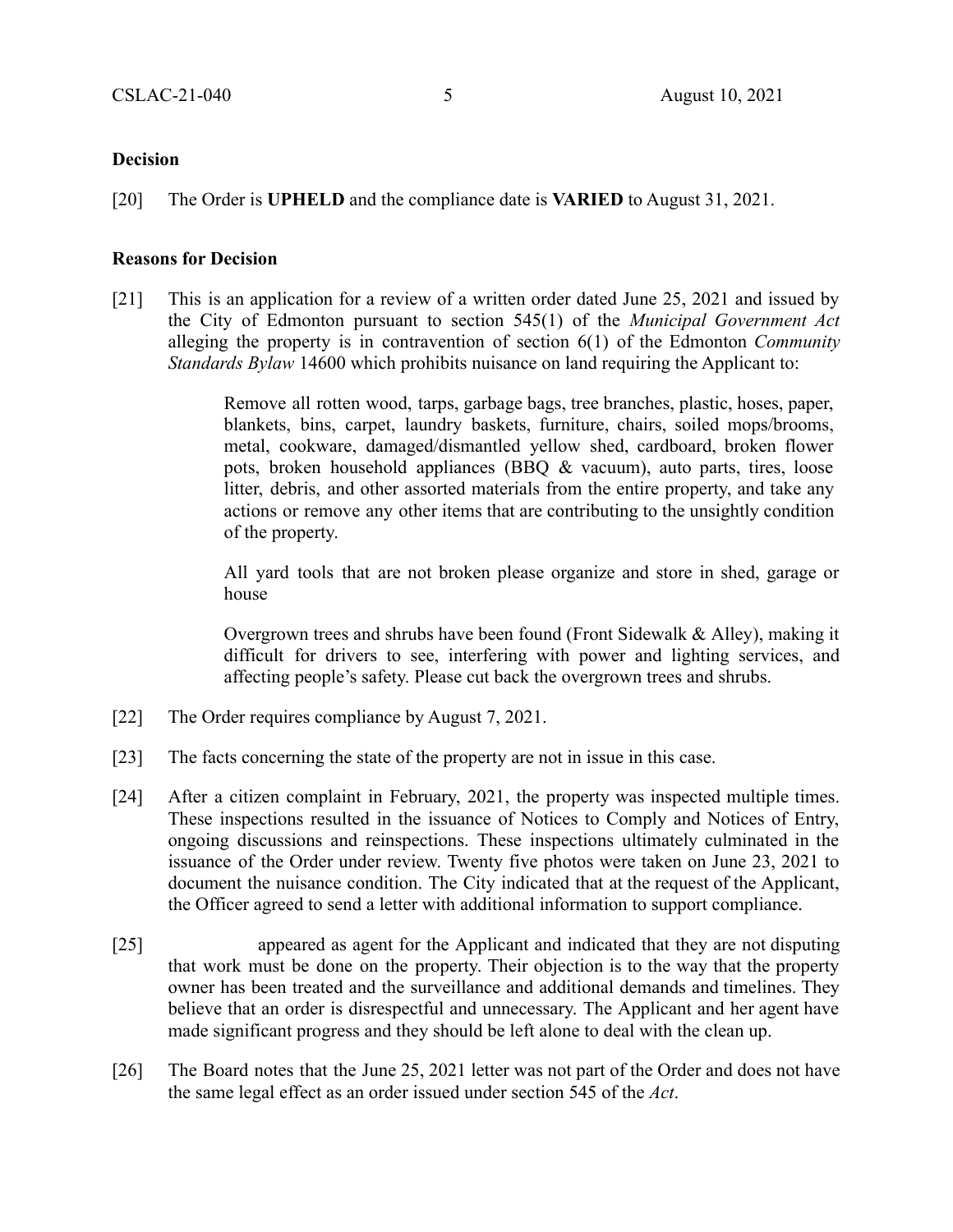- [27] Based on the submissions of the parties and the twenty five photos, the Committee finds that a nuisance condition contrary to section 6 of the *Community Standards Bylaw* had been in existence on the property for a very lengthy period of time and existed as documented at the time of issuance of the Order under review. Accordingly, in the Committee's view, the Order was validly issued.
- [28] The Board notes the uncontroverted evidence that the Applicant and her agent have made substantial progress and that they believe that the clean up can be completed by the end of August. Accordingly, the decision of the Committee is to confirm the Order but to substitute August 30, 2021 as the date of compliance.

KChiman s)

K. Cherniawsky, Chair Community Standards and Licence Appeal Committee

cc:

Community Standards and Neighbourhoods – J. Lallemand, C. Perizzolo